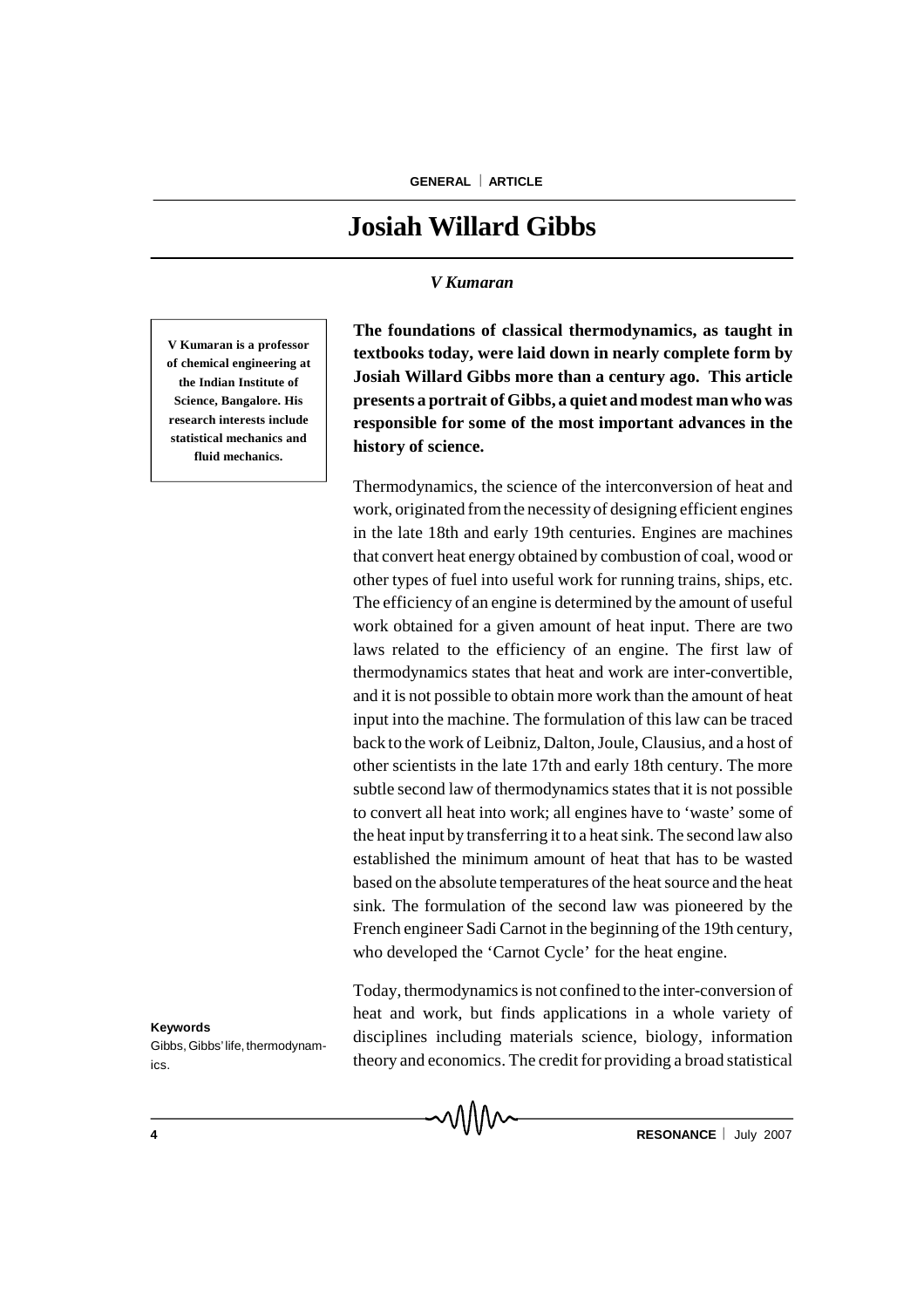mechanical framework should go primarily to two scientists, J Willard Gibbs of the United States and Ludwig Boltzmann (see *Resonance,* Vol.6, Sept.2001) of Austria, in the late 19th century. Gibbs and Boltzmann were contemporaries whose dates of birth were separated by less than five years in the mid 19th century and who passed away within three years of each other at the beginning of the 20th century. However, their personalities could not have been more different. Boltzmann was a troubled soul who tragically committed suicide because his theories were not universally well received by his peers at that time. Gibbs led a quiet life and all by himself laid down the foundations of chemical thermodynamics and physical chemistry. In fact, the fundamental relations of thermodynamics are taught in college textbooks today in much the same form as they were derived by Gibbs more than a hundred years ago.

Josiah Willard Gibbs was born in New Haven, Connecticut, USA, on February 11, 1839. His father, also named Josiah Willard Gibbs, was a Professor of Sacred Literature at Yale Divinity School, and an accomplished linguist. The elder Gibbs was an activist for the abolition of slavery, and played a small but key role in the 'Amistad' saga in 1841, where Africans captured for slavery aboard the Spanish ship *Amistad* were freed after a much publicised trial in the United States and were permitted to return to Africa. This was at a time when the issue of slavery was not yet settled in the United States; the Emancipation Proclamation was yet to be signed by Lincoln and the American Civil War was fought more than twenty years later.

The younger Gibbs grew up in the liberal and academic atmosphere at Yale, where he was to spend the rest of his life. He received his undergraduate degree from Yale University at the young age of 19, and he seems to have shown early indications of his capabilities, because he graduated at the top of his class in one of the best universities in the Unites States at the time, excelling in both mathematics and Latin. The second half of the 19th century was also the time when scientific advances of far-reaching consequence were being made in the great universities of Europe,

Gibbs and Boltzmann were contemporaries whose dates of birth were separated by less than five years in the mid 19th century and who passed away within three years of each other at the beginning of the 20th century.

The fundamental relations of thermodynamics are taught in college textbooks today in much the same form as they were derived by Gibbs more than a hundred years ago.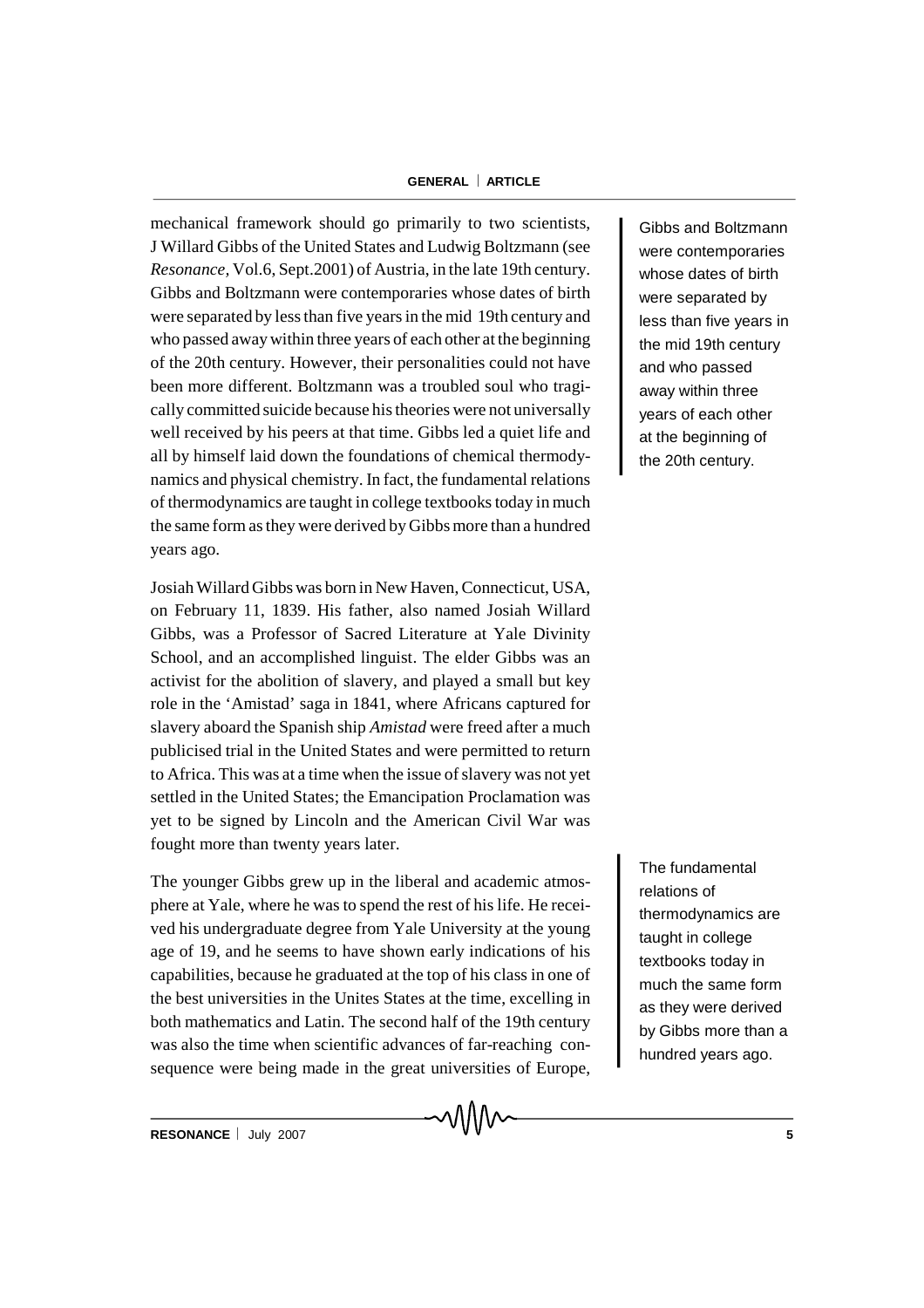Gibbs was the recipient of the first PhD in engineering in the United **States** 

Three years after completing his doctorate, Gibbs traveled to Europe for further studies at the universities of Paris, Berlin and Heidelberg. He was probably attracted by the culture of scientific enquiry in Europe which was then witnessing the late stages of the scientific revolution.

such as Cambridge, Oxford, Paris, Vienna, and Berlin. However, colleges in the United States were considered to be primarily for teaching liberal arts and natural sciences at the undergraduate level. The top American universities were just starting instruction in applied sciences; Harvard established the Lawrence Scientific School in 1842, the Chandler Scientific School was started at Dartmouth in 1846, and the Sheffield Scientific School was founded in Yale in 1854. Graduate studies and facilities for advanced research were also initiated at the same time, and in 1861, Gibbs was the recipient of the first PhD in engineering in the United States. He carried out his doctoral research at the Sheffield Scientific School at Yale in what is now called applied mechanics, and the title of his thesis was 'On the Shape of Teeth in Spur Gearing'. He also worked on brakes for railway cars and governors for steam engines at the time and even patented his design of railway car brakes. The second half of the 19th century also saw the rise of the great American railroads, which were to unleash the economic potential of America by providing easy access to its natural resources and transform the United States into the new superpower. The first American railroad, about three miles long, was built in Massachusetts in 1826 and the first transcontinental railroad was built in 1869. So it is not surprising that the mechanics of engines and carriages was a subject of cutting edge research in the best American universities of the time. For Gibbs, the research for his thesis must also have provided him with a firm grounding in applied mathematics, especially in geometry, which would prove invaluable to him in his later academic endeavours.

In 1866, three years after completing his doctorate, Gibbs traveled to Europe for further studies at the universities of Paris, Berlin and Heidelberg. He was probably attracted by the culture of scientific enquiry in Europe which was then witnessing the late stages of the scientific revolution, and important scientific and technological advances were being achieved in European Universities. He does not seem to have carried out research under the supervision of a professor, but restricted himself to attending

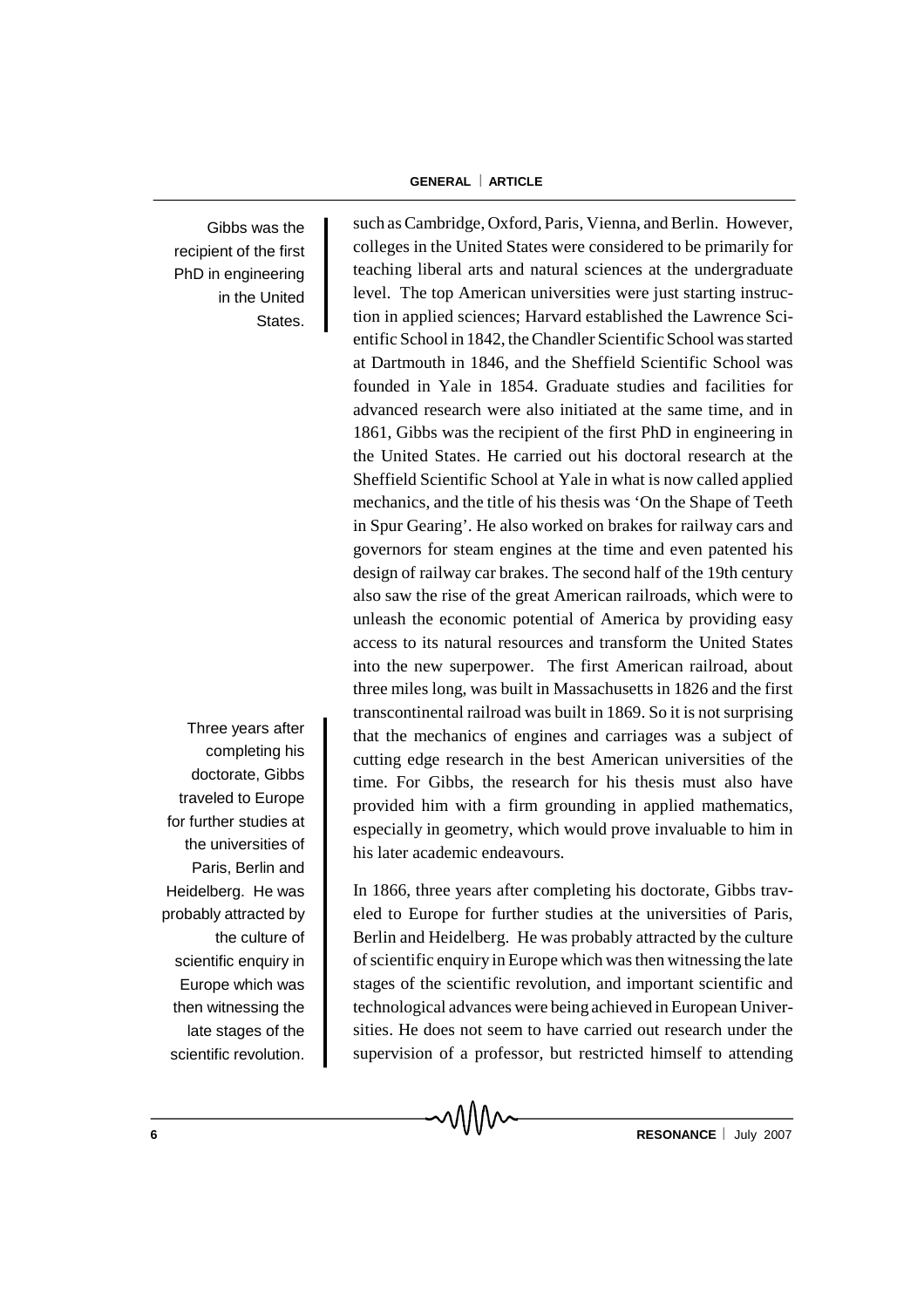lectures by the top European scientists of the time in order to improve his understanding of mathematics and physics. In Heidelberg, Gibbs interacted with the great German physicists Gustav Kirchoff and Hermann Helmholtz. Kirchoff was a versatile physicist with contributions in many areas including the law of conservation of charge that is used in electrical circuit theory, the equation for the thermal emission from black bodies, and the laws governing the spectral decomposition of radiation. Kirchoff's law for black body radiation, which was based on the principle of thermodynamic equilibrium, was formulated in 1862, just a few years before Gibbs visited Heidelberg. Helmholtz also had significant contributions in several areas, ranging from optics and ophthalmology to acoustics and electromagnetism. He had also worked on the principle of conservation of energy, and postulated that heat, light, mechanical energy, electricity and magnetism are all forms of the same energy. These interactions must have, doubtless, motivated Gibbs to take up further study in the field of thermodynamics upon his return to the United States in 1869, though electromagnetism and optics were the most active areas of interest in Europe at the time. Equally invaluable must have been his first-hand experience of the culture of advanced scientific research in the premier European universities at the time when a similar culture was yet to develop in the United States.

Gibbs returned to Yale in 1869 and was appointed a Professor of Mathematical Physics in 1871. A lifelong bachelor, he lived the rest of his life in the house that his father built, a short walk from Yale University. He was looked after by his surviving sister later in life. His family's association with Yale University also continued. For example, one of his sisters' husbands was the librarian at Yale University. Despite his family's long association with Yale, he was not paid a salary upon his appointment as Professor and lived off the inheritance from his father. It was only in 1880 that a competing offer from Johns Hopkins University forced Yale to start paying a small salary. Though his personal life progressed in a calm and placid manner, the research that he proceeded to carry out could only be described as revolutionary.

Kirchoff's law for black body radiation, which was based on the principle of thermodynamic equilibrium, was formulated in 1862, just a few years before Gibbs visited Heidelberg.

Though his personal life progressed in a calm and placid manner, the research that he proceeded to carry out could only be described as revolutionary.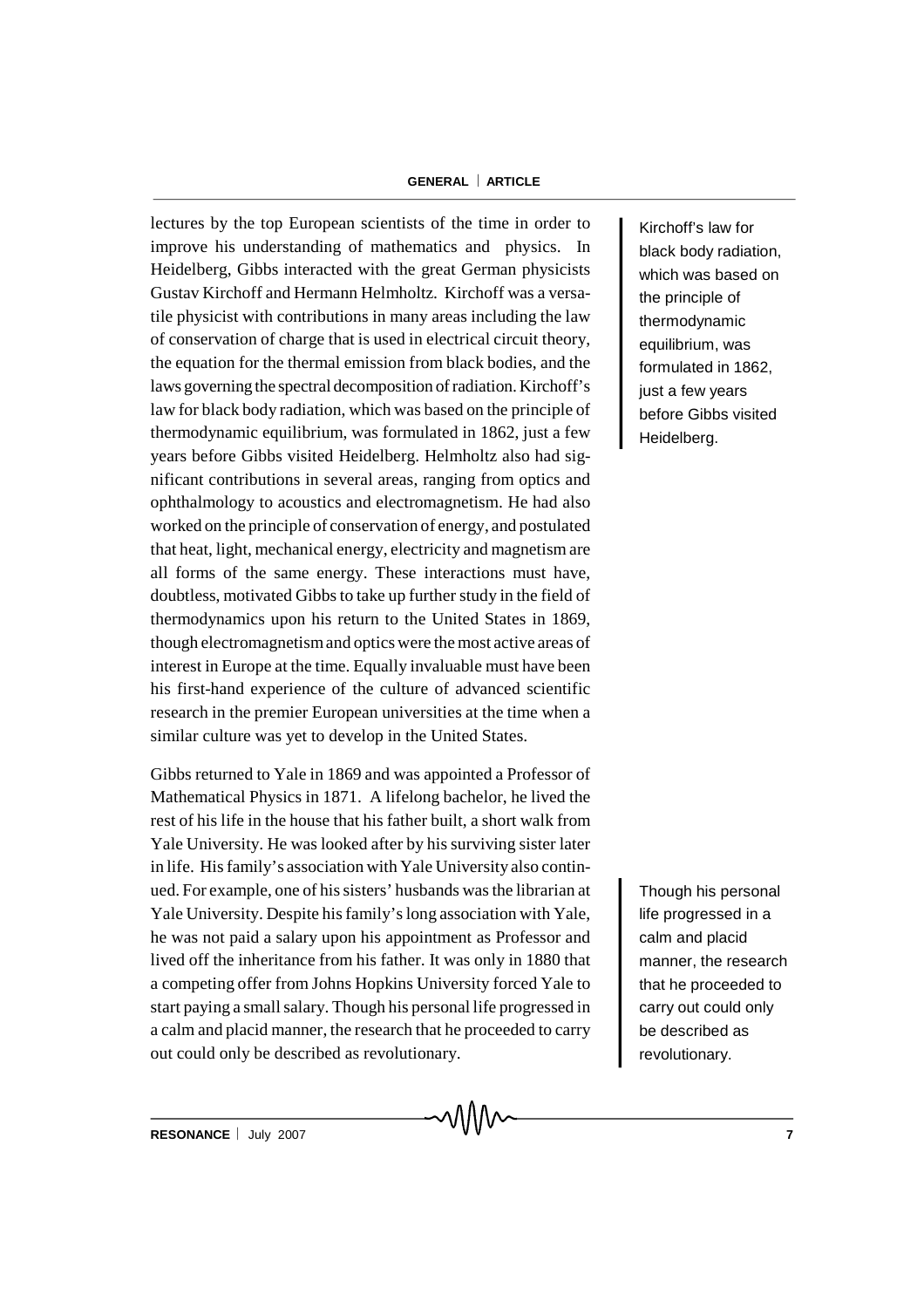Gibbs published his first paper in 1873, two years after he was appointed as professor.

Gibbs represented the

state of an object using two-dimensional diagrams, in which different combinations of pressure, volume, entropy, temperature and energy were used as coordinates.

Gibbs published his first paper in 1873, two years after he was appointed as professor. His most important papers were published in the *Transactions of the Connecticut Academy of Arts and Sciences*, a rather obscure journal edited by his brother-inlaw who was the librarian at Yale University. Since typesetting was expensive in those days, and his concise papers were longer and contained more equations than the average publication, funds had to be raised to cover the cost of publication. Contributions were forthcoming, thanks to the generosity of faculty at Yale and the businessmen in New Haven who would not have understood very much of the subject matter of the papers. Due to the publication in obscure journals, Gibbs' work did not receive wide recognition in Europe, until it was translated into German by Wilhelm Ostwald and into French by Henri Le Chatelier. Recognition in the United States came even later, possibly because there was insufficient emphasis on scientific teaching and research in the United States at that time. However, Gibbs' work was known among the eminent scientists in Europe at that time, because he personally sent copies of his papers to many of them.

The two short papers Gibbs wrote in 1873 were on the graphical methods for the interpretation of thermodynamic variables. In the first of these, he represented the state of an object using twodimensional diagrams, in which different combinations of pressure, volume, entropy, temperature and energy were used as coordinates. This was new, because engineers had only used pressure-volume representations for workcycles until then. Gibbs' use of entropy as one of the coordinates was also a breakthrough, because of all the thermodynamic quantities, entropy is the one which is most difficult to physically visualise and understand. The first paper also contained a geometric representation of the differential form of the second law of thermodynamics, which relates the change in free energy to the changes in entropy and volume, and also laid down the principle of maximisation of entropy for an isolated system. The second of these papers improved on the first one, and dealt with geometric representations in three dimensions, using entropy, volume and energy as

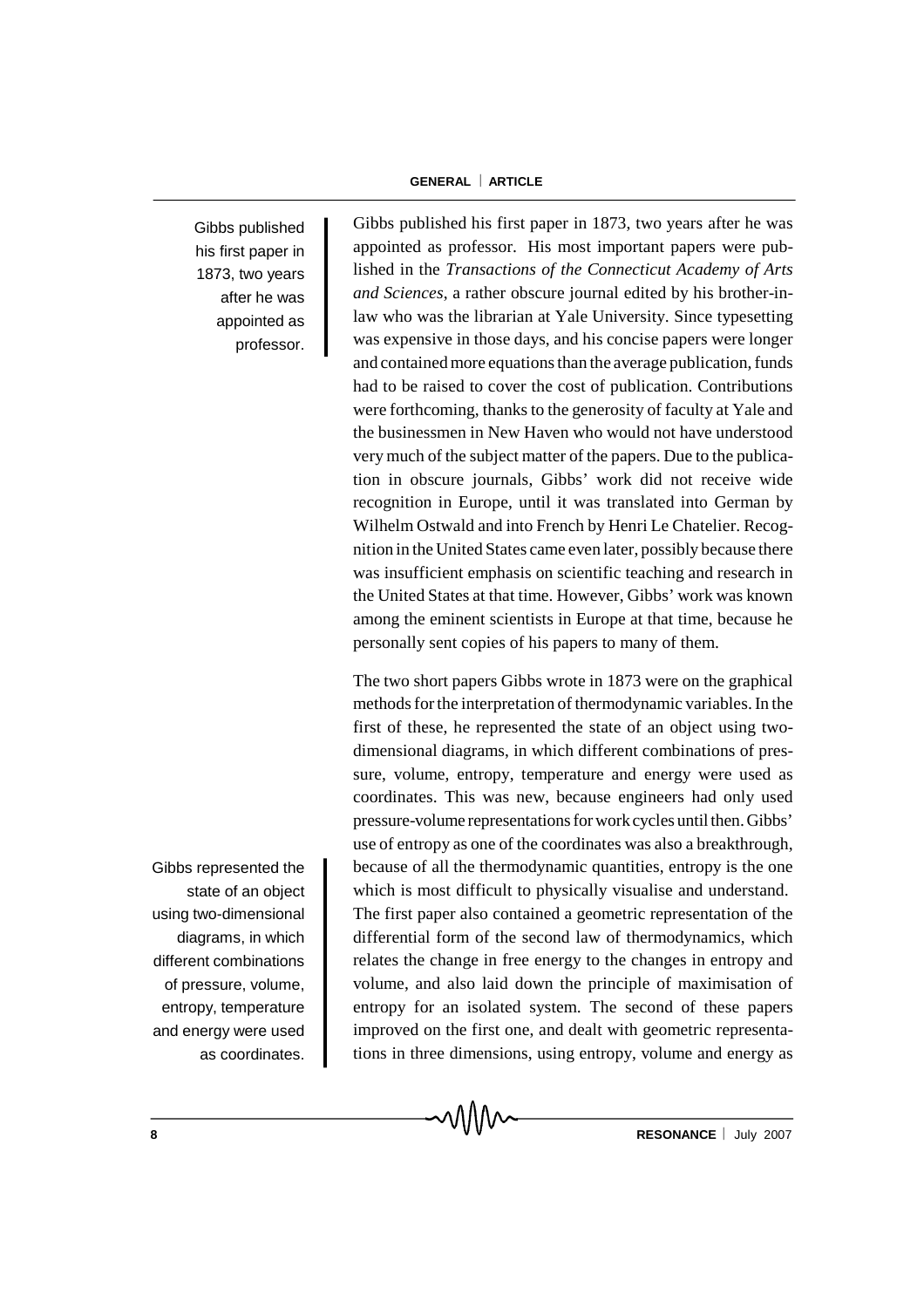the coordinates. The latter so impressed the British physicist James Clerk Maxwell that he constructed with his own hands a three dimensional model of the surface in Gibbs' paper and sent it to Gibbs.

From 1876 to1878, Gibbs wrote a series of papers collectively titled *On the Equilibrium of Heterogeneous Substances*, and published in two parts. This collection is a scientific achievement which has few parallels in the history of science simply because it comprehensively laid out the principles of a new area of study. It would not be an exaggeration to say that these principles are the first and last word in Classical Thermodynamics and there has been little modification and improvement of these principles in the century since. Until the work of Gibbs, the principles of thermodynamics had primarily been used for gases in heat and work cycles. The Gibbs formulation could be extended to all substances  $-$  liquid, gas or solids  $-$  provided there is no elastic strain energy due to lattice deformation. The 'Gibbs Phase Rule' for the co-existence of different phases at equilibrium was also contained here. This rule provided the means of calculating the number of independent thermodynamic properties which were necessary for completely specifying a system, and is one of the most widely used rules in classical thermodynamics.

In *On the Equilibrium of Heterogeneous Substances*, Gibbs also defined what is now called the 'Gibbs free energy' as the maximum amount of useful work that can be extracted from a system in the absence of any volume change or heat interaction. This concept is not very useful for mechanical systems, because most engines involve heat interactions and volume changes of the working substance. However, this is of fundamental importance in chemical reactions. The Gibbs free energy per mole, also called chemical potential, determines whether a reaction will progress and to what extent. If the Gibbs free energies of elements in their standard states are assumed to be zero, then it can also be shown that the Gibbs free energy of a compound at a given temperature and pressure has a unique value, independent of the reaction pathway used to synthesize the compound. So the Gibbs free

∧ՈՈՒ **RESONANCE** July 2007 **9**

Until the work of Gibbs, the principles of thermodynamics had primarily been used for gases in heat and work cycles. The Gibbs formulation could be extended to all substances.

The Gibbs free energy per mole, also called chemical potential, determines whether a reaction will progress and to what extent.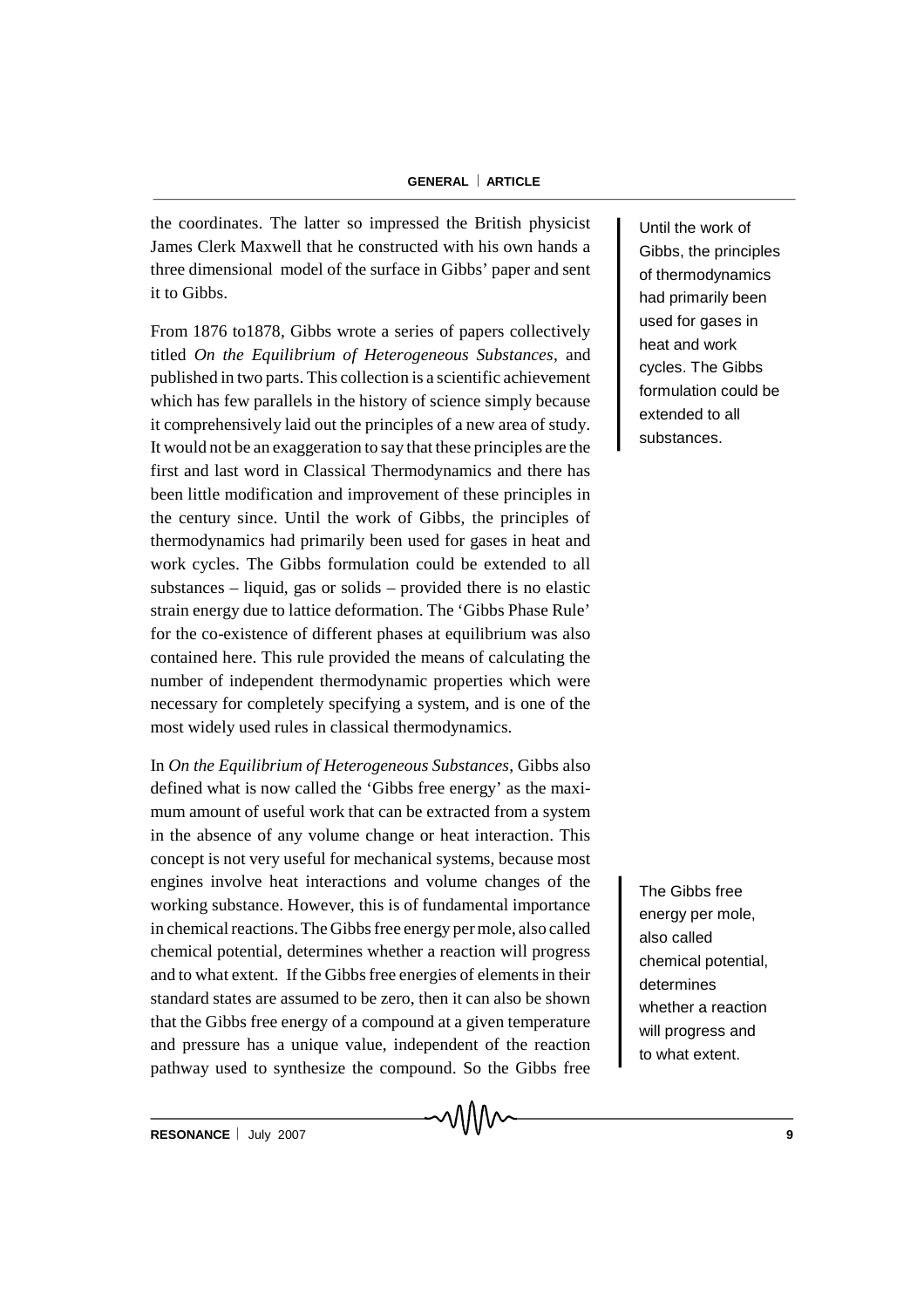#### **Suggested Reading**

- **[1] M J Klein, 'The Physics of J. Willard Gibbs in his time', in***Proceedings of the Gibbs Symposium***, Yale University, May1989, D G Caldi and D G Mostow (eds.), American Mathematical Society, 1990.**
- **[2] Lynde Phelps Wheeler,** *Josiah Willard Gibbs, the History of a Great Mind***, Yale University Press, 1906.**
- **[3] Josiah Willard Gibbs 1839-1903, American Institute of Physics, http:// www.aip.org/history/gap/ Gibbs/Gibbs.html**
- **[4] J W Gibbs, S***cientific Publications***, Vol. 1 & 2, Dover Publications, 1961.**
- **[5] J W Gibbs and E B Wilson,** *Vector Analysis: A Textbook for the Use of Students of Mathematics & Physics***, Scribner, 1901.**
- **[6] J W Gibbs,** *Elementary Principles in Statistical Mechanics***,Scribner, 1902.**
- **[7] Wikipedia, http://en.wikipedia. org/ wiki/Willard/Gibbs**
- **[8]** *MacTutor***, http://wwwgroups.dcs.st-and.ac.uk/ ~history/Mathematicians/ Gibbs.html.**

energy is essential for calculating the reaction 'equilibrium constant', which determines the extent to which a reaction will progress. Though it is now textbook material in physical chemistry, the implications of Gibbs' work was not immediately appreciated by chemists, in part because of the highly mathematical nature of the derivations.

Form 1880 onwards, Gibbs worked on vector calculus, which is the branch of calculus dealing with vector fields. A vector, such as the velocity of an object or the force of an object, has both magnitude and direction. Just as a 'scalar field' is a scalar which varies continuously in space, such as the temperature in a room, a 'vector field' is a vector that varies continuously in space, such as the velocity of the air in a room. The calculus for vector fields (differentiation and integration) is not a simple extension of the calculus for a one dimensional function  $(y(x))$  as a function of *x*). Rather, vector calculus seeks to treat the vector as an object in itself, instead of separating it into components. Vector calculus provides the basic tools for all scientific areas which deal with continuously varying vector functions in multiple dimensions, from quantum mechanics to electrodynamics and fluid dynamics. Gibbs, and independently the British engineer Oliver Heaviside, provided the basic formulations of vector calculus based on earlier work by William Hamilton and Hermann Grassmann.

Gibbs later returned to the study of thermodynamics and wrote the classic text book *Elementary Principles in Statistical Mechanics*, which was published in 1901. In this, he introduced the now standard concept of 'ensemble', which is a collection of a large number of indistinguishable replicas of the system under consideration, which interact with each other, but which are isolated from the rest of the universe. The replicas could be in different microscopic states, as determined by the positions and momenta of the constituent molecules, for example, but the macroscopic state determined by the pressure, temperature and/or other thermodynamic variables are identical. Gibbs argued that the properties of the system, averaged over time, is identical to an average over all the members of the ensemble if the 'ergodic hypothesis'